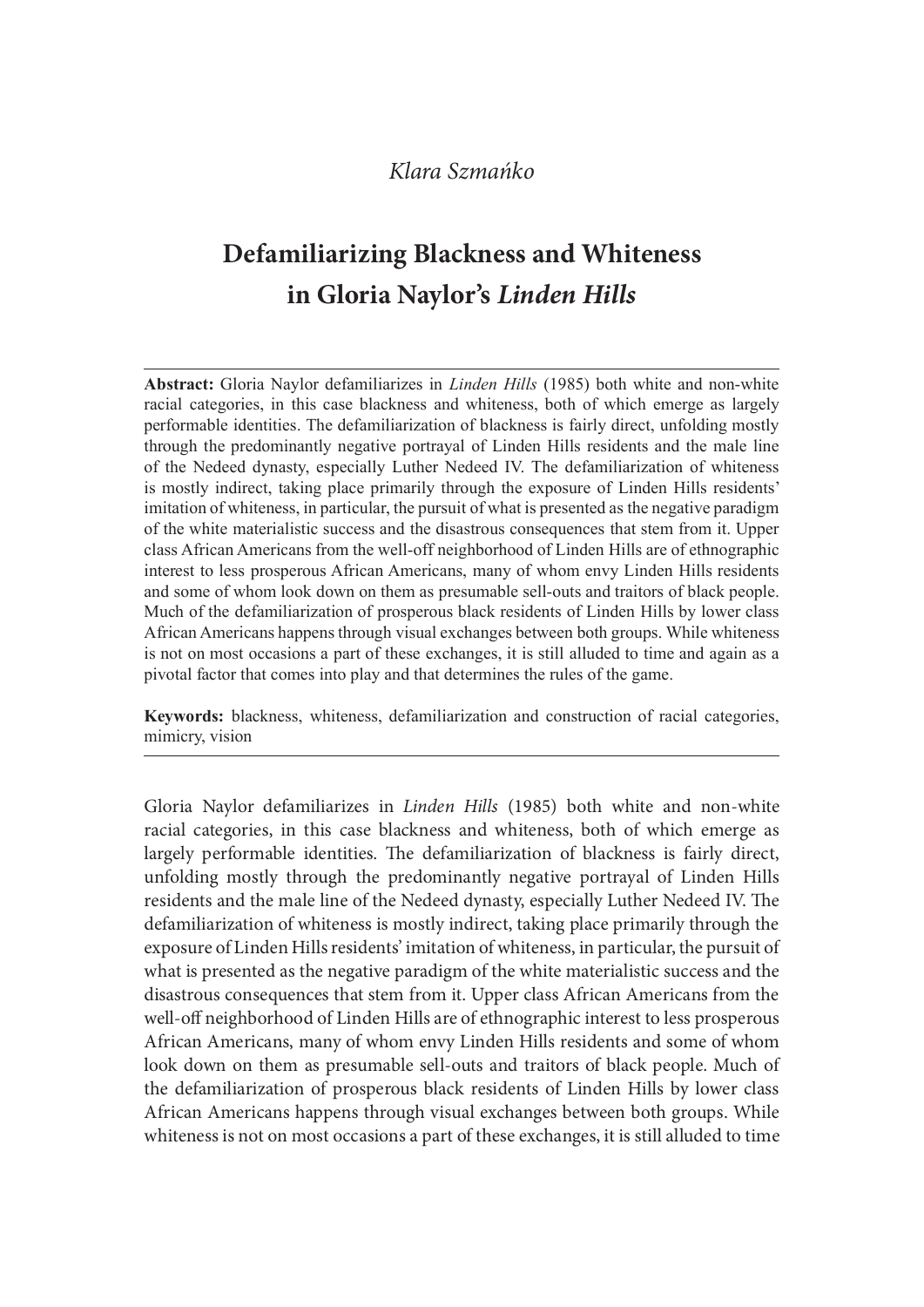and again as a pivotal factor that comes into play and that determines the rules of the game. The chosen African American characters of the novel are endowed with privileged insight, but the white eye of America also does the watching, fixing black people with its panoptic gaze. One of the ironies brought out by the novel is the fact that prosperous residents of Linden Hills imitate whiteness in its surveillance of underprivileged African Americans.

 Naylor focalizes most of the narration through Willie's and Lester's point of view, supporters of the black cultural movement. Proud of their own blackness, they shun whiteness, white standards and norms. Willie's nickname "White" is a pun on his very black skin color, so black that in his childhood he is afraid that the sun will make him white. Most of the defamiliarization of blackness takes place through Willie's and Lester's eyes. They look down on the Linden Hills black bourgeoisie that does its best to emulate whiteness, even at the cost of cooperating with the racist Citizens Alliance of Wayne County in order to "keep those dirty niggers out of their community" (135). The posh black neighborhood of Linden Hills becomes something else than its founder, Luther Nedeed II, originally envisioned it to be. Luther Nedeed II donated the land to humble working and middle class African Americans drudging for every penny predominantly in white houses or businesses: "digging another man's coal, cleaning another man's home, rocking another man's baby" (9). Luther II challenges property relations, which envisioned white people as owners of the best land. Reserving the best and most expensive land in the county exclusively for African Americans, Luther at least partly undermines the status of African Americans as objects of property. By effectively banning white people from the neighborhood through the caveat enclosed in each lease contract that the land will be inherited exclusively by African Americans, he also chips away at the selfcreated exclusivity of whiteness. It is no longer the "exclusive club" created by whites (Harris 1736), but a kind of exclusive club created by the Nedeed dynasty exclusively for African Americans. Discovering belatedly the potential of the Linden Hills location, whites try to re-appropriate the neighborhood for themselves. Yet Nedeed defeats them with their own weapon, that is, the law. Luther II's intention is to cross white people's design, to "be a fly in that ointment, a spot on the bleached sheet"  $(8)$ , to make Linden Hills "a wad of spit—a beautiful, black wad of spit right in the white eye of America" (9). The visual metaphor of the "white eye" effectively renders whites' position in Luther II's design because envious as they are, they can only watch the Linden Hills property as they drive by, being "waved at by the maids, mammies and mules" (9).

Luther III upgrades Luher II's vision—Linden Hills is not just to be "a sore" in the "white eye of America." It was to "fester and pus over" (9). Linden Hills is to be transformed into "a jewel," "an ebony jewel that reflected the soul of Wayne County [the neighboring white residential area] but reflected it black" (10). "Reflect" entails a mirror reflection, looking for the source of one's strength outside rather than inside. Luther III's design also goes against the moral life force of the novel captured by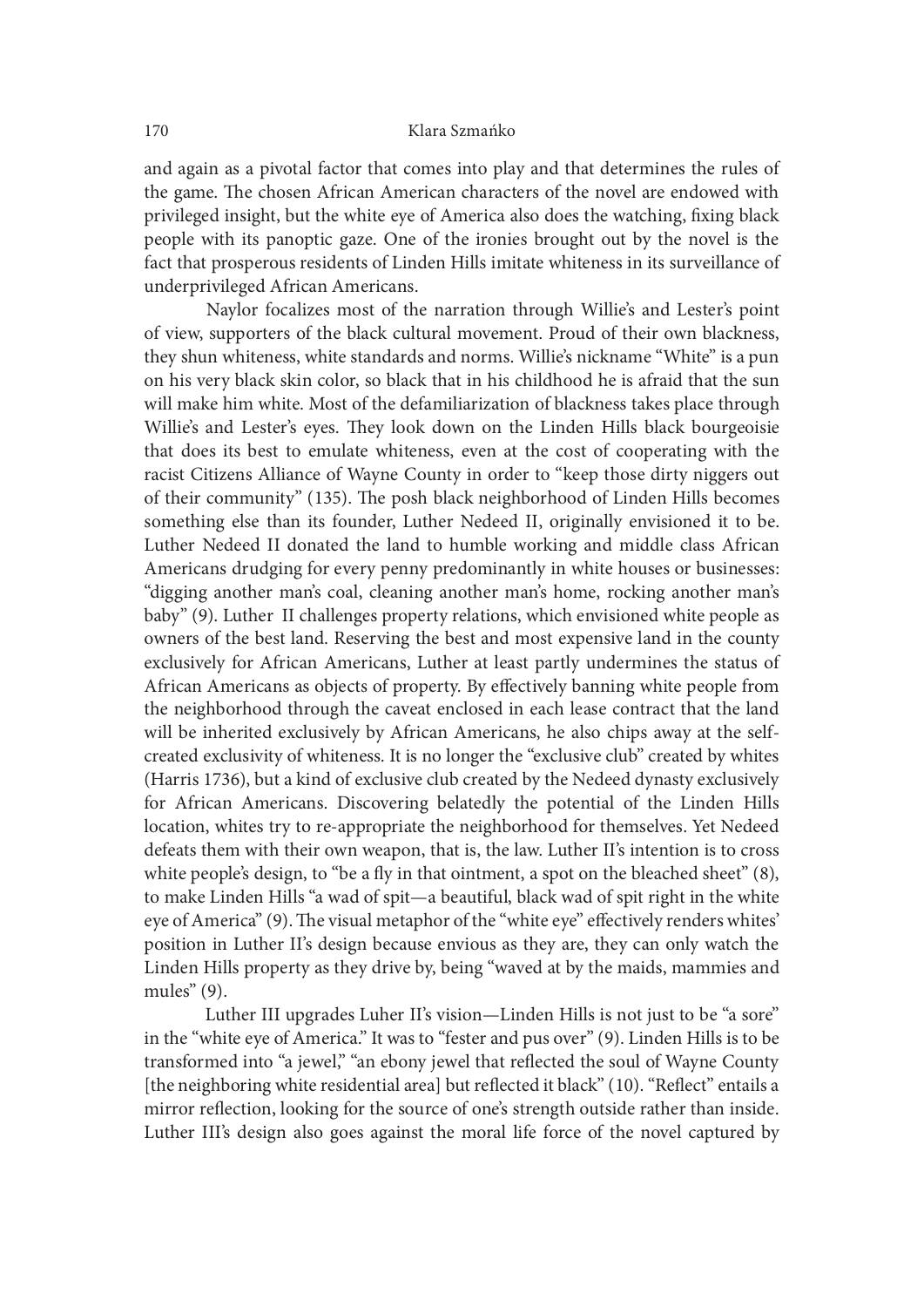Grandma Tilson's statement: "when it's crazy outside, you look inside and you'll always know exactly where you are and what you are" (59, original emphasis). Rather than nourish itself on the resources derived from decades of African American experience, in Luther III's design Linden Hills is to be patterned on white materialistic success, "reflect it black," ostensibly showcasing the untapped potential of black people, but in reality gnawing away at their inner strength and vitality.

If Nedeed's model community of Linden Hills is to be based on white materialistic success, then its source is quite suspicious, considering that the roots of white materialistic success in the United States oten had their grounding in the exploitation of African Americans and African American suffering. The imagery of the passage depicting Luther III's design evokes whiteness that Nedeed wants to imitate: "ebony jewel," "shining bright—so bright," "brilliance" (10). Under Luther III's design the glittering Linden Hills is to "spawn dreams of dark kings with dark counselors leading dark armies against the white god and toward a retribution all feared would not be just, but long overdue" (10). On the surface, the passage may bring up distant echoes of W.E. B. Du Bois's appraisal of black prowess conjured up by the vision of "the shadow of a mighty Negro past flit[ting] through the tale of Ethiopia the Shadowy and of Egypt the Sphinx" (The Souls of Black Folk 6) as well as of "the darker world that watches" ("The Souls of White Folk" 936). Yet if one delves deeper, it becomes apparent that Luther III Nedeed's goal is primarily building up and showing off his own personal power: "a brilliance that would force a waking nightmare of what the Nedeeds were capable. And the fools would never realize… that it was nothing but light from a hill of carbon paper dolls" (10). The imagery of the passage exposes the vacuity of Luther III's design, being a far cry from the founding father, Luther II's vision: "nothing but light from a hill of carbon paper dolls" (10). The pursuit of materialistic success strips the inhabitants of Linden Hills of moral, ethical fiber and their connection to African American tradition. Like paper dolls, they are empty inside. The fact that carbon paper serves as the cornerstone of the vehicle for the doll metaphor amplifies the sense of vacuity and imitation.

Can Linden Hills residents' imitation of whiteness be classified as mimicry? Homi Bhabha defines mimicry as a repetition with a difference (88), "almost the same but not quite" (89). Drawing on Homi Bhabha, Parama Roy characterizes mimicry as an "imperfect doubling" (195). In "(Post)Colonialism, Anthropology and the Magic of Mimesis," Graham Huggan expands on the findings of earlier scholars—Adorno, Taussig,<sup>1</sup> Bhabha—and draws a clear distinction between mimicry and mimesis (91). While mimicry is a "mischievous," "disruptive imitation," mimesis is a "symbolic representation" (94-95). Huggan notes a clear difference between "mimicry of the white man" and the "mimicry of the white man's mimetic representation" of marginalized people (94). Since mimesis approximates the latter,

The works in question are: Huggan cites Taussig's Mimesis and Alterity: A Particular History of the Senses; Shamanism, Colonialism and the Wild Man and Adorno's Aesthetic Theory.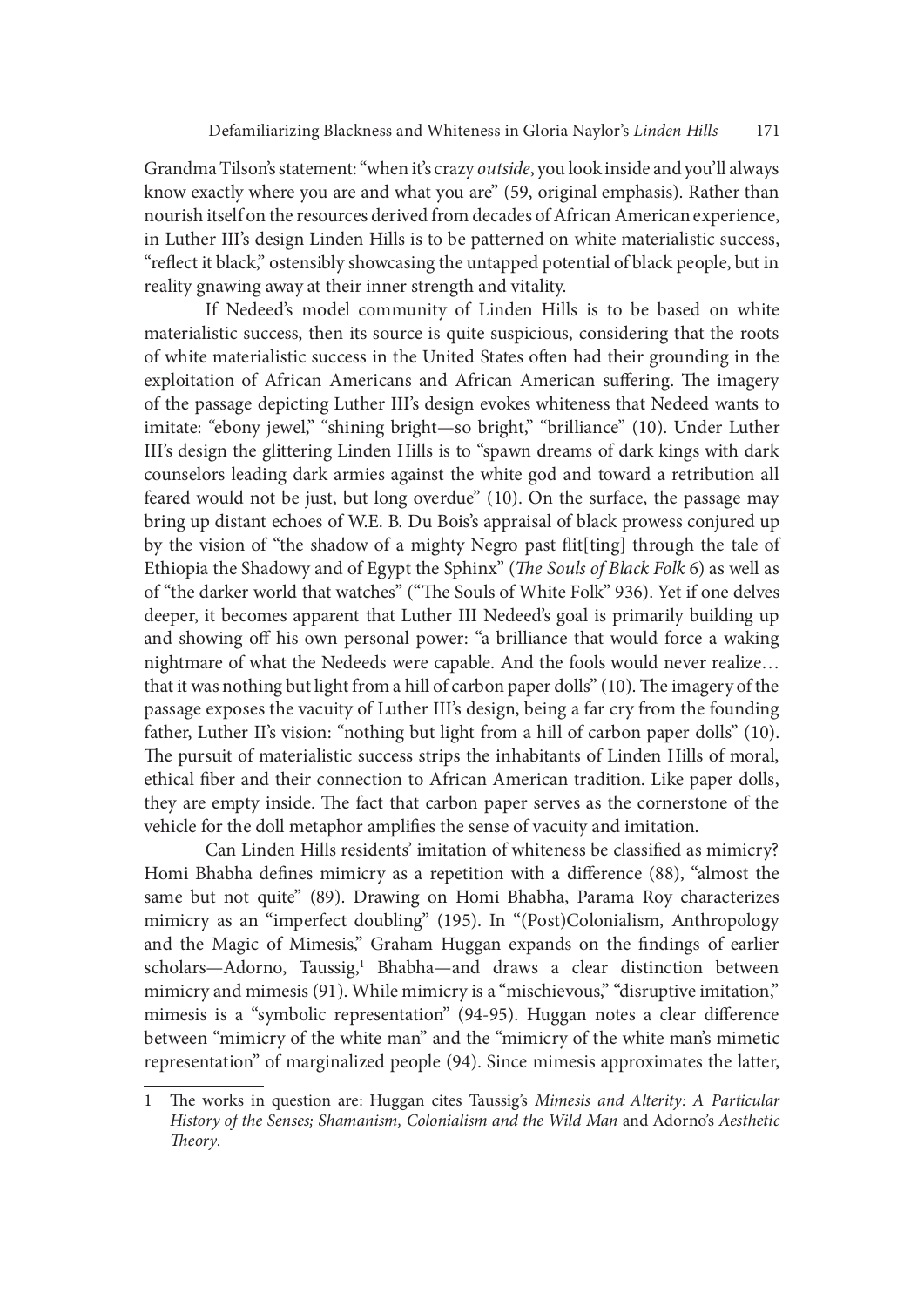it is safe to say that Linden Hills residents imitation of whiteness has nothing to do with mimesis. If one assumes Bhabha's definition of mimicry as a repetition with a difference, then the elements of mimicry can be traced there. The crucial difference that cannot be surmounted is that, however close to whiteness Linden Hills residents are or want to be through their lifestyle, their Tudor mansions, their mentality and in some cases their disregard for underprivileged African Americans whom they call "dirty niggers" (135), they are phenotypically black. They may mean everything inside their safe space of Linden Hills, but outside their status is oten inferior to that of whites. The prestige of living in Linden Hills counterbalances the denigration of blackness that they may experience outside Linden Hills: "In Linden Hills they could forget that the world said you spelled black with a capital nothing" (16). Everything "around them" in Linden Hills shows that "they were something" (16). In many ways Linden Hills is the symbol of possibilities, of what African Americans can represent if they are not impeded by the color bar. Linden Hills is the space of opportunities, while the space outside marks the world of curtailed possibilities, of "someone else's history about what you couldn't ever do" (16). According to the narrator, white people are in charge of history outside Linden Hills, whereas the Nedeeds are in charge of history inside Linden Hills. In light of this statement, it is also essential to look at another crucial element of mimicry, that is, the element of "recalcitrance" and "double articulation" (Bhabha 86), identified by Lacan as "the technique of camouflage practiced in human warfare" (Lacan qtd. in Bhabha 86). Still, is there any element of recalcitrance in the Linden Hills residents' imitation of whiteness? Applying the term mimicry in reference to African American inhabitants of Linden Hills, Henry Louis Gates emphasizes in his article "Significant Others" the potential for subversion in mimicry (619). In particular, Gates finds traces of possible subversion in the ending of the novel, in the fact that that the residents of Linden Hills offer no help to the Nedeed family when their house is consumed by fire. Christine G. Berg and Hanna Wallinger offer a similar interpretation of the ending, also noting that signs of hope for the transformation of the neighborhood can be read into the fact that no help is proffered to Luther Nedeed when the house apparently "condemn[s] him" (Naylor 285). The basis of this interpretation derives from the repetition of the sentence "They let it burn" five times in the closing section of the novel (Naylor 304). The sentence is uttered twice by Willie, twice by Lester and finally it is repeated one final time by the narrator, who italicizes the words: "They let it burn" (304). The uttered words clearly have a different coloring while spoken by Willie and a different one once spoken by Lester. In Wllie's mouth they are a sign of dismay at the indifference of Linden Hills residents. The second repetition of the words by Lester: "No, don't you see—they let it burn" (304), suggests that Lester has a different interpretation of Linden Hills residents' refusal to interfere in the fire of the Nedeed family house. Christine G. Berg argues that Lester reads it as a sign of hope for the community that they did not help Luther Nedeed IV (5). According to Berg, for Lester their refusal to intervene may signify the residents' willingness to reject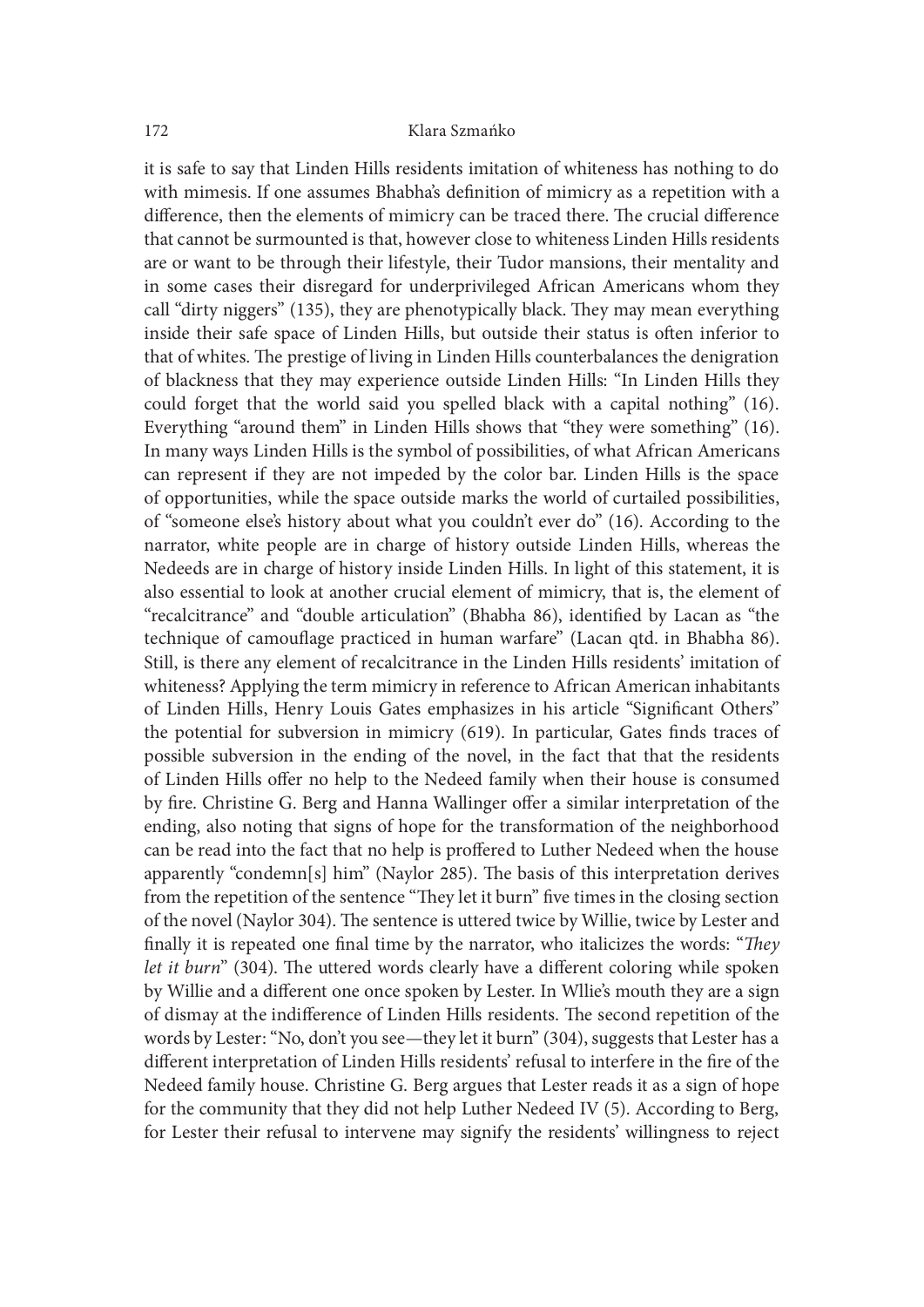Luther Nedeed's vision of reality and of the neighborhood. Hanna Wallinger goes so far as to claim that "in death, it seems, the Luther Nedeeds of this world have no friends" (185). Wallinger seems to place the onus of responsibility on Luther, at least partly absolving the inhabitants of Linden Hills. It is also worth mentioning that the inaction of Linden Hills residents is preceded a few days earlier with his own inaction when he passively watches the suicide of Laurel Dumont.

Cathartic as the fire of Luther's house seems to be, there is no evidence in the narrative to indicate that Linden Hills' refusal to help stands for anything else than dehumanization, the lack of empathy and the moral and spiritual extinguishment. Willie's agonized and dismay-filled repetition "They let it burn" intensifies the effect of spiritual and emotional coldness hovering over the Linden Hills neighborhood. His reaction is a follow-up on his window smashing that manages to break Linden Hills residents' inaction. It is strange that Lester suddenly sees the sign of hope in the residents' failure to intervene since throughout the novel woven mostly around Willie's and Lester's journey through Linden Hills, he has been nothing but critical of the residents and he has seen nothing that could produce any positive response or foreshadow any shift in Linden Hills' set ways. At stake during the fire is not only the help extended to Luther IV, but also to the wife, Willa Nedeed, and the child. The same people who two days earlier bend over backwards to flatter Luther IV at Lycentia Parker's wake, two days later abandon him at the most critical moment.

The dehumanization and the lack of empathy displayed during the fire is consistent with inaction and indifference to human suffering evinced by Linden Hills residents before the fire. On all previous occasions when they deliberately fail to react, they wash their hands off other people's suffering, approaching it as a given, as a personal drama that should play itself out solely within the narrow circle of one's family. The mindset of Linden Hills residents tells them to place the responsibility for any suffering exclusively on the shoulders of the afflicted person and their relatives. The philosophy of standing on the sidelines in the face of human drama is best encapsulated by the Linden Hills historian, Dr. Braithwaite, who openly speaks to Willie and Lester about his dispassionate attitude. To Willie and Lester's horror, he is a moral relativist, claiming that there is no point in trying to prevent tragic events because they are bound to happen. Therefore Braithwaite undertakes no steps to prevent the suicide of Laurel Dumont, but passively watches her progressing mental collapse. Braithwaite's response to Willie and Lester's indignation at his failure to act is a lecture on history and history writing. According to Braithwaite, "History is a written photograph" and a historian should be a dispassionate observer, a passive witness to the unfolding events. Both in history writing and his observation of the most immediate events Braithwaite is interested in asking the question "what happened" rather than "why," neglecting the causes and possible solutions (266, original emphasis). The vision of history writing in which everything, including Adolph Hitler, is ambivalent (261) is juxtaposed in the narrative with the quest for the truth pursued by Willie and Lester. The above cited Hanna Wallinger notes that Braithwaite's moral and ethical degeneration is expressed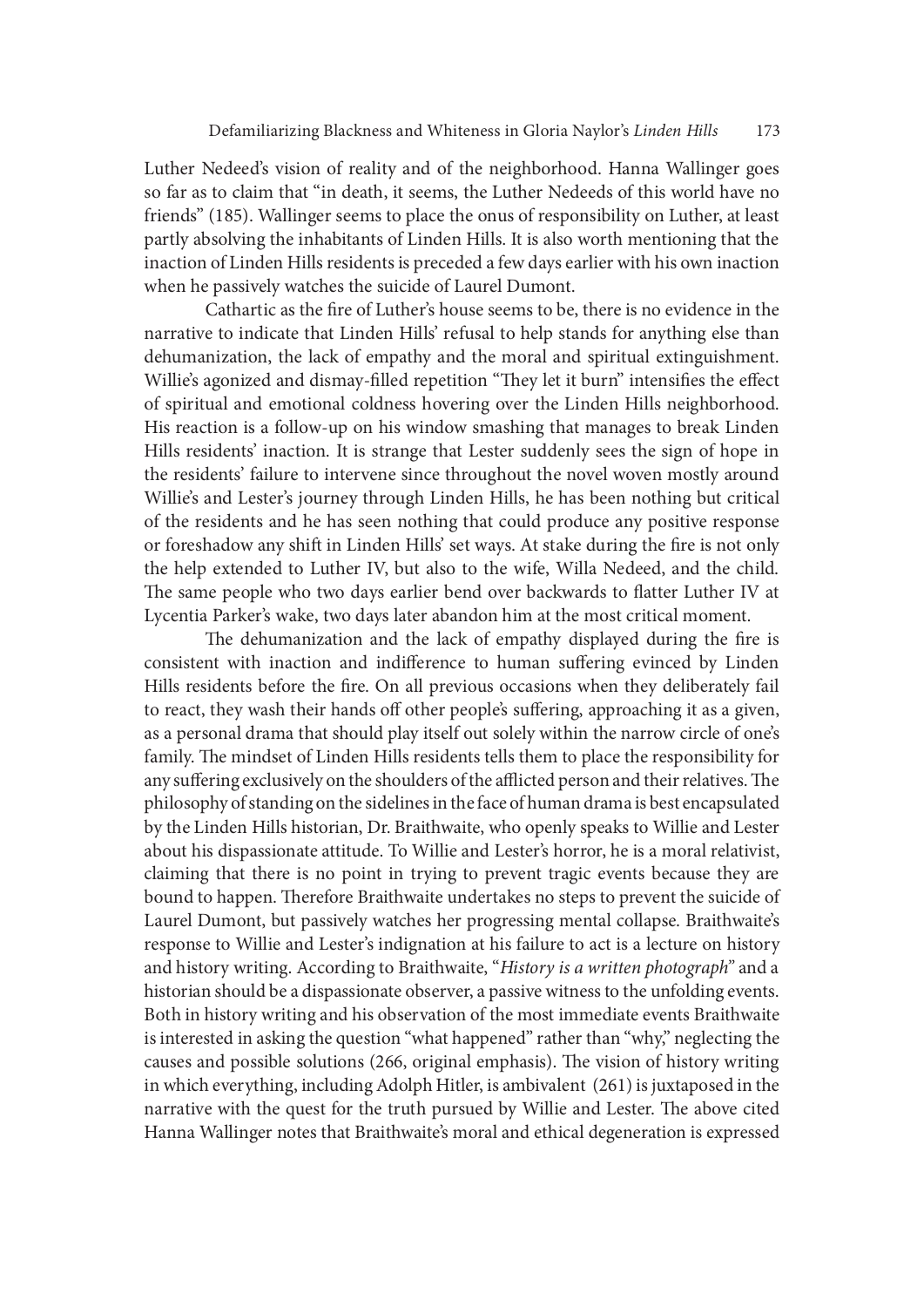through the barrenness of the immediate environment in which he lives (Wallinger 178). The imagery employed to depict Braithwaite's surroundings also evokes clear connotations of coldness, death and crippling brought about by old age: "The splitlevel ranch house was surrounded on three sides by gnarled willows, their branches trailing the ground like bleached skeletal fingers. They approached the house between low stone benches and the dwarfed bonsai trees of a Japanese garden holding intricate patterns of rocks and boulders that pushed through the snow-covered dirt" (Naylor 252, emphasis added). Braithwaite consciously creates and sustains the landscape of barrenness in which he dwells by killing off the willow trees that might partly block his view of the neighborhood.

Braithwaite's and Luther IV Nedeed's cynical, uninvolved approach to reality contrasts sharply with the moral core of the novel constituted by Willie and Lester. As mentioned before, most of the narration is focalized through Willie's point of view and he is endowed with a higher level of sensitivity, a more comprehensive outlook upon reality and more courage to react in critical situations. Willie is the one to be spiritually connected to Willa through his dreams about her and through the voice that he can hear and interprets as pleading for help already before releasing Willa from the basement. Unlike Lester, who is helpless and scared, Willie wants to claim justice for Willa and her dead child rather than simply walk away and leave her behind. He is also the only one to take constructive action to finally elicit a response from passive residents of Linden Hills when Nedeed's house is on fire. The tone for the moral fiber of the narrative is set up during the conversation between both characters, when Lester remembers Grandma Tilson's afore-cited words:

'Somebody'll be calling you their father, their husband, their boss whatever. And it can get confusing, trying to sort all that out, and you can lose yourself in other people's minds. You can forget what you really want and believe. So you keep that mirror and when it's crazy *outside*, you look inside and you'll always know exactly where you are and what you are. And you call that peace.' (59, original emphasis)

Grandma Tilson claims that in order to live in the most luxurious section of Linden Hills, one needs to sell their soul to the devil whose avatar is the father of Luther Nedeed IV, Luther III. Both Willie and Lester focus on the inside, casting away the veneer of the luxury saturating Linden Hills, tempting as it is to them:

He is also the only one to take constructive action to finally elicit a response<br>siste residents of Linden Hills when Nedeed's house is on fire. The tone<br>forced is one of the narrative is set up during the conversation bet walking. Infinite rows of rectangular and round windows were sending noral fiber of the narrative is set up during the conversation between both<br>rs, when Lester remembers Grandma Tilson's afore-cited words.<br>'Somebody'll be calling you their father, their husband, their boss—<br>whatever. And i magnificent array of colors. The snowy incline was blazing with reds, "Somebody" II be calling you their father, their husband, their boss—<br>whatever. And it can get confusing, trying to sort all that out, and you can<br>lose yousele in other people's minds. You can forget what you really want<br>a pattern of the constellations.… A lump formed in Willie's throat. God, it was so beautiful it could break your heart.(283)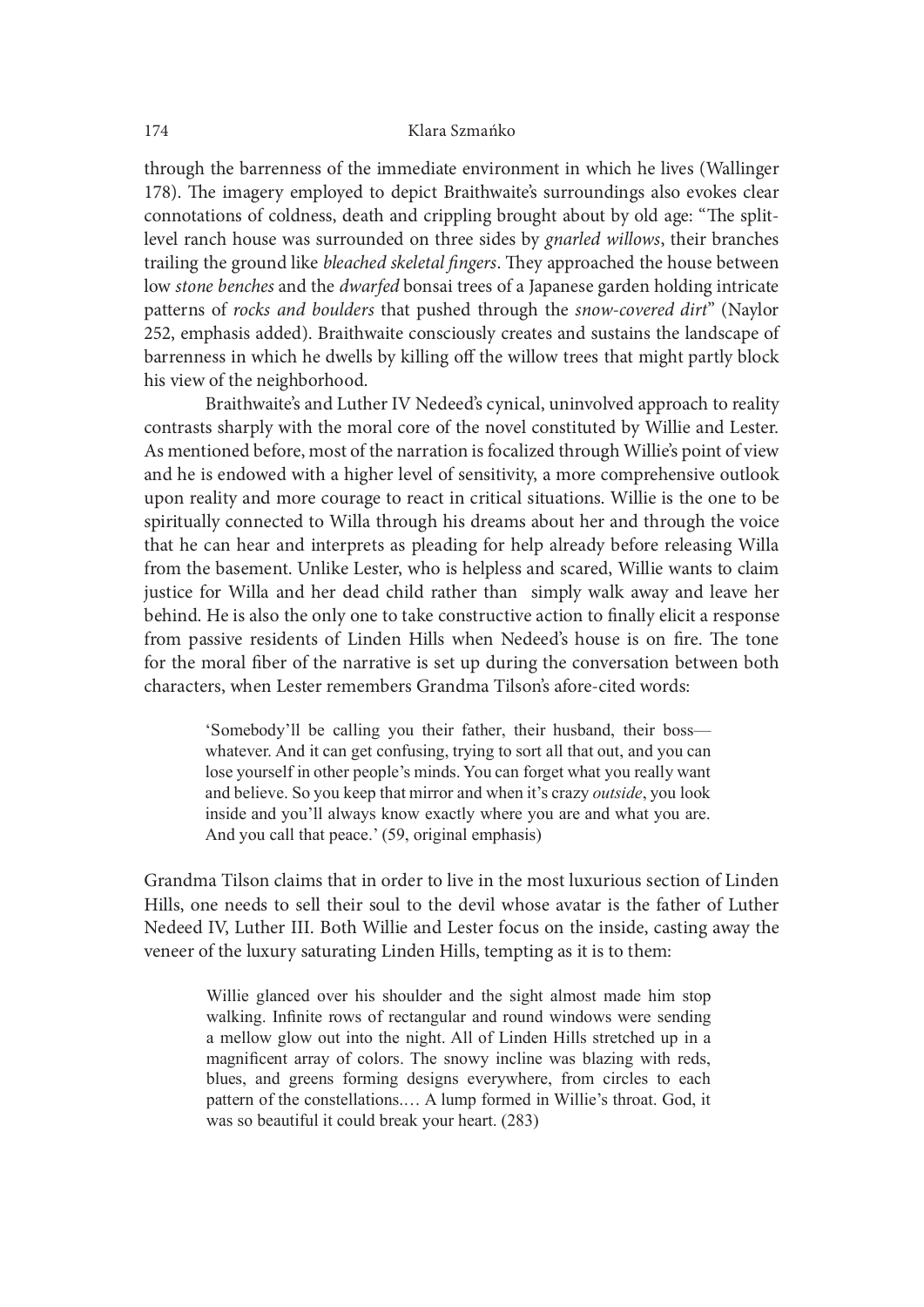On the outside, Linden Hills does shine, basking in a dazzling array of lights and colors, overawing a casual passer-by with its external brilliance. Yet a careful observer is quick to notice that this brilliance is nothing but glitter stripped of inner, spiritual light. Dispassionate and uninvolved as Luther IV and Braithwaite are, they still note that there is nothing inside those Linden Hills residents who are steeped in the greatest luxury. According to Luther IV, white Wayne County and black Linden Hills are indistinguishable from each other. Instead of reflecting the soul of Wayne County black, as Luther III intended, Linden Hills becomes "invisible," reflecting nothing but materialistic pottage:

Linden Hills wasn't black; it was successful. The shining surface of their careers, railings, and cars hurt his [Luther IV's] eyes because it only reflected the bright nothing that was inside of them. Of course Wayne County had lived in peace with Linden Hills for the last two decades, since it now understood that they were both serving the same god. Wayne County had watched his wedge of earth become practically invisible indistinguishable from their own pathetic souls.  $(17)$ 

The state of affairs encountered by Luther IV is a fulfillment of the prediction that the neighborhood will be "nothing but light from a hill of carbon dolls" (10), black on one side and white on the other.

 Imitative as Linden Hills is of whiteness, it still inverts the visual and spatial representation of success usually portrayed as rising and moving up. In Linden Hills moving up means moving down, towards the most luxurious and prestigious location in the neighborhood known as Tupelo Drive. Not only do the Linden Hills residents invert the popular model of rising towards success, but also the model of African American signifying proposed by Henry Louis Gates. In The Signifying Monkey Gates claims that black people signified "nothing on the  $x$  axis of white signification, and everything on the  $y$  axis of blackness" (47). A good literary illustration of Gates's theory is the Invisible Man's internal monologue in which he observes: "And that lie that success was a rising *upward*. What a crummy lie they kept us dominated by. Not only could you travel upward toward success but you could travel downward as well; up and down, in retreat as well as in advance, crabways and crossways and around in a circle" (Ellison 385). The problem with Linden Hills residents is that, unlike African American signifying figures, they do not just play the game, but wholeheartedly believe in it and therefore become lost in the process. The pursuit of success in a traditional sense of the term not only desensitizes them to the suffering of others, but also drains them of vitality and humanity. As Dr. Braithwaite notes, by the time Linden Hills residents reach the most prestigious location of Tupelo Drive, most of them no longer know what they are really striving for: "Moving in here has simply become the thing to do, the place to be. But to be what?" (260, original emphasis). Braithwaite contradicts Grandma Tilson in her statement that Linden Hills residents sold their souls. According to him, "Pieces of themselves were taken away" (260,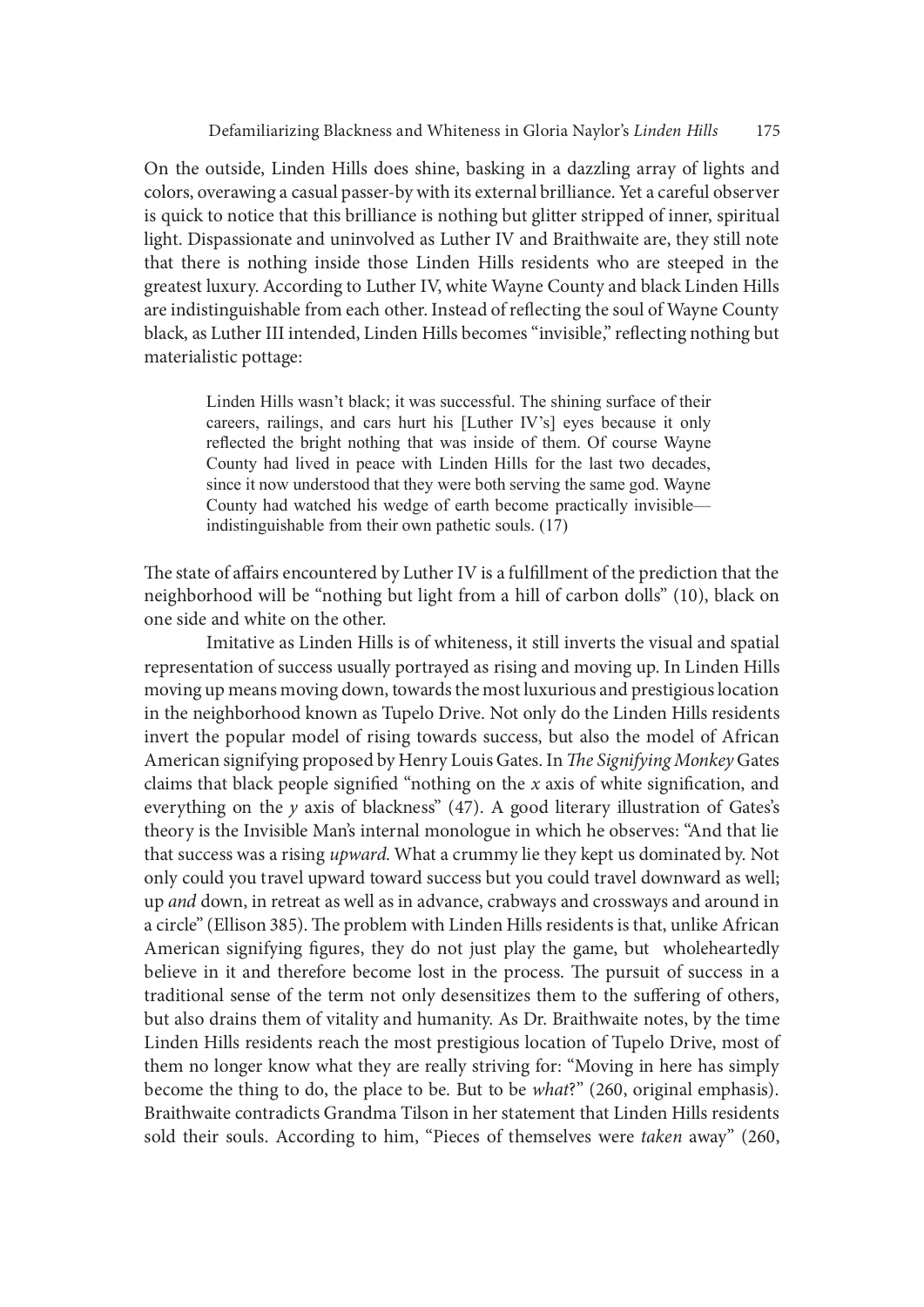original emphasis). The narrator is much harsher in her evaluation of Tupelo Drive residents, claiming that moving down in Linden Hills signifies a retreat from humanity, severing of the ties with humanity: "And whenever anyone reached the Tupelo area, they eventually disappeared. Finally, devoured by their own drives, there just wasn't enough humanity left to fill the rooms of a real home, and the property went up for sale"  $(17-18)$ . There seems to be much more humanity in the run down, underprivileged district of Putney Wayne although Willie has no room of his own. It is strange for Luther IV that no one ever ponders on the availability of space in Linden Hills as well as why and how earlier residents let.

The neighborhood of Linden Hills invites multiple critical comparisons to hell. Naylor herself states that Linden Hills is a "refashioning of Dante's Inferno" (Loris's Interview with Naylor 254). She also claims to have imitated in Linden Hills a terza rima pattern of Dante's Inferno: aba bcb cdc with images in her book (Loris's Interview with Naylor 262). The most overt comparison of Linden Hills to hell appears at the end of the expository section when the narration is focalized through Luther IV's point of view: "It took over a hundred and fifty years to build what he now had and it would be a cold day in hell before he saw some woman tear it down" (Naylor 20, emphasis added). The passage is followed by the narrator's follow-up comment that closes the expository section and foreshadows the opening of the proper action of the novel: "It was cold. In fact, it was the coldest week of the year when White Willie and Shit [Lester] slapped five on Wayne Avenue and began their journey down Linden Hills" (20). According to Christine G. Berg, consecutive drives of Linden Hills represent consecutive circles of hell—the further away from Nedeed's house, the higher the location and the lower the number of the address, the lesser the sins of the residents and the greater the chance of being saved (4). The lowest lying and the most luxurious section of Linden Hills, Tupelo Drive, closest to Nedeed's house located at the very bottom of the neighborhood represents the very bottom of hell from which there is no escape. Berg notes that "Luther Nedeed's burning house only adds to the final infernal image of the Linden Hills community" (16). Catherine C. Ward shifts the focus from the spatial imagery to the psychological and spiritual ramifications evoked by Naylor's narrative: "Naylor's Linden Hills, like Dante's Hell, represents not so much a place as a state: the consequences of man's choices" (68). K.A. Sandiford indirectly compares Linden Hills to hell while speaking of Willa's ordeal and the conclusions that she arrives at as a result of her traumatic experiences. According to Sandiford, by declaring that "There can be no God," Willa "defines Linen Hills as a final infernal image of the Linden Hills community" (16). Catherine C. Ward shifts<br>the focus from the spatial imagery to the psychological and spiritual ramifications<br>evoked by Naylor's narrative: "Naylor's Linden Hills, l

 At least in some respects the "principle of regular order" might be absent from Linden Hills, but it does not change the fact that its residents follow many of the rituals sanctified by the upper class and the middle class. Naylor's novel presents almost an ethnographic portrayal of Linden Hills. Its residents are definitely of ethnographic interest to street smart Willie K. Mason, who lives in a lower class, if not an underclass area of Putney Wayne. Linden Hills tantalizes him with its luxury and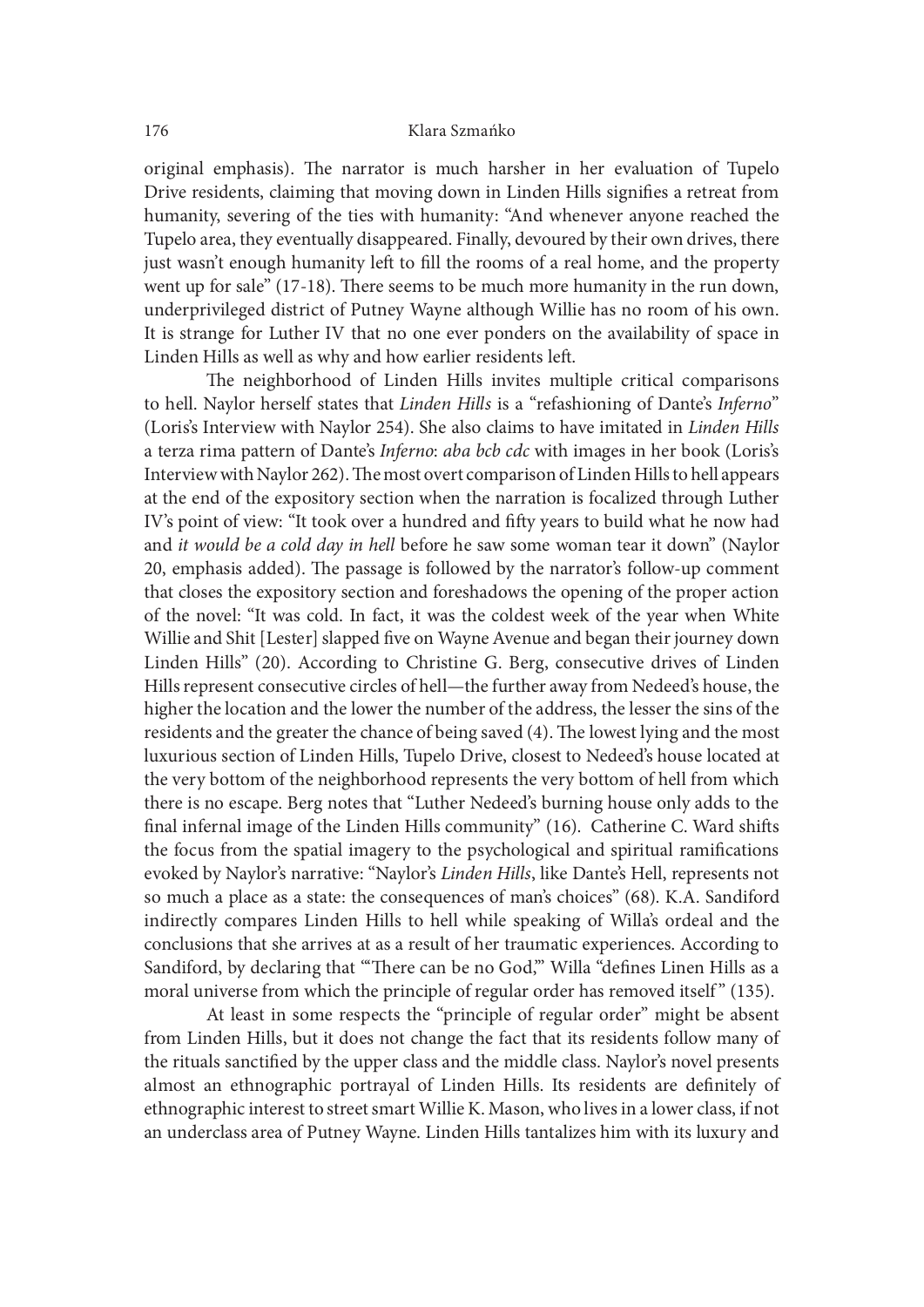repels him with its coldness, distance and triteness. The ethnographic description of Linden Hills residents is reinforced by the employment of synecdoche, for which the narrator reaches while defamiliarizing both blackness and whiteness. A synecdochic approach to blackness is visible in the feast scene focalized through Willie's point of view. Watching the residents of Linden Hills in the process of consumption, Willie pictures a tribe of cannibals feasting on "human heads" (123). He does not see whole human beings at the table but merely their body parts: "the utensils worked their way from center to edge, exposing an ear here, a chin there. Parts of a mouth, a set of almond-shaped eyes" (133). Significantly, while fixing the wake guests with an ethnographic gaze, Willie is placed strategically above them, in the spatial position which renders his moral superiority. Rather than be the occasion of commemorating the deceased and comforting the husband, the wake turns into a hot political debate. Willie's impressions of Linden Hills' residents are triggered by their vociferous objections to the new housing project in the vicinity of Linden Hills. The Linden Hills residents objecting to the project declare that an eminent representative of the community, deceased Lycentia Parker would "'do everything [in her power] to keep those dirty niggers out of [their] community'" (133). Unlike Lester, who is livid ater hearing those comments and who conveys his indignation to Willie, Willie does not respond verbally, but simply rewinds in his mind an excerpt of Wallace Stevens's poem "Cuisine Bourgeoise": "These days-of-disinheritance, we feast on human heads" (Stevens qtd. in Naylor 133). Notably, the wake guests feast on "brown and bloody meat" (133), implying that Linden Hills residents have a cannibalistic attitude to other African Americans, those who happen to be less privileged than themselves. A clear act of betrayal is not only the refusal to build the housing project in the proximity of Linden Hills, but also the striking of a deal with the white Wayne County Citizens' Alliance, which includes open racists and Ku Klux Klan members. Cannibalistic tendencies of Linden Hills residents can also be traced in the closing lines of Wallace Stevens's poem in which the I-Speaker poses a question: "Is the table a mirror in which they sit and look?/Are they men eating reflections of themselves?" (Stevens cited in Naylor 139). A similar, more covert reflection on the predatory nature of Linden Hills residents is made by Willie earlier in the narrative when he also secretly watches Linden Hills residents during the wedding feast: "They might look like birds of paradise, but they sure ate like vultures" (84).

The imitation of whiteness pursued by Linden Hills and its obsession with making it accounts for an air of artificiality hovering over the neighborhood. Imitating whiteness, it fits into the design of the neighborhood founder, Luther II, who professes the existence of "white money," "white power," "white earth," "white god," "white silver," "white coal," "white railroads," "white steamships," "white oil," white sky (8). Linden Hills residents live in imitated Swiss chalets, British Tudor and Georgian town houses (10). They are interested in marrying lighter and they do not find black waiters good enough to serve them at a party. The presence of exclusively white waiters at a black wedding indicates that black residents of Linden Hills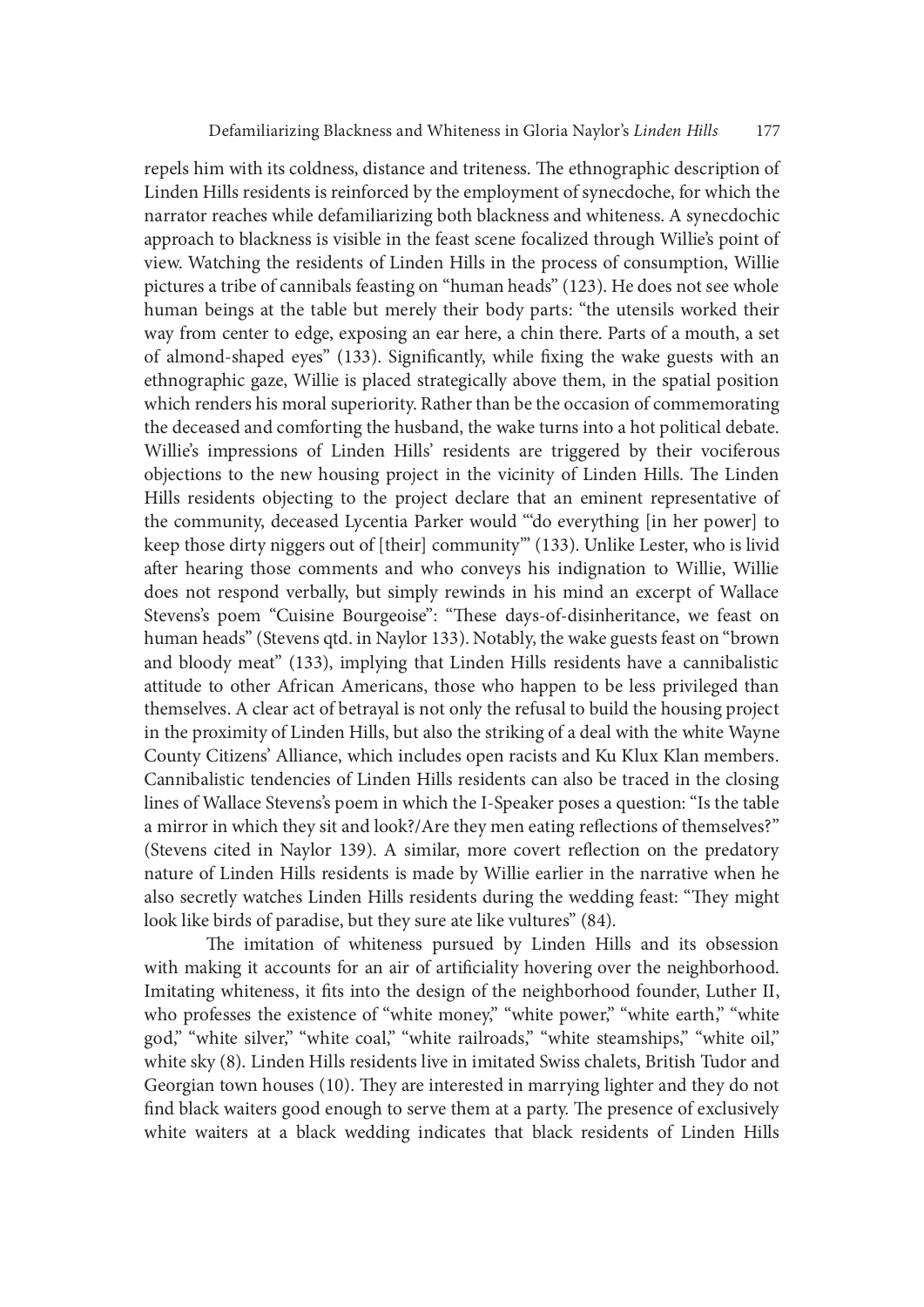approach whiteness as a valuable commodity to be pursued and flaunted. Therefore black men invite white companions to the afore-mentioned wedding although on other occasions they date black women. Such behavior time and again earns Linden Hills residents in the narrative the categorization of artificiality. According to Ruth Anderson, "those folks just aren't real" because their life revolves around "making it" (39). Lester concurs with Ruth's portrayal of Linden Hills residents, claiming that "They've lost all touch with what it is to be *them*" (59, original emphasis). The lack of their spontaneity is the most visible at Winston's wedding when all moves of the guests seem to be scripted, prompting Willie to conclude from behind the scenes that he was "watching them watch themselves" (83). Their artificiality is further accentuated by the lack of ease with which they wear their genteel clothes. Having listened to Linden Hills residents defensive argumentation supposed to cover up their prejudice towards underprivileged African Americans, Willie concludes that "these people can't seem to find the guts to be honest about anything" (193). The narrator reflects on Linden Hills propensity to pay homage to appearances by declaring that "If anything was the problem with Linden Hills, it was that nothing seemed to be what it really was" (274).

 Ironically, the prosperous residents of Linden Hills imitate whiteness in its surveillance of underprivileged African Americans as well, which is why they immediately notify the police when spotting Willie and Lester walk in the neighborhood, both of whom they identify as strangers. As in the case of upper class white communities, no one is supposed to walk in Linden Hills and no one is supposed to enter uninvited and thus to break trespassing laws. The encounter with the white policemen highlights the panoptic power of whiteness and its ability to control the neighborhood of Linden Hills even though the area is at least to some extent off limits to whites since no whites are allowed to live there by the Nedeeds. The only unstated way to settle in the neighborhood would be to marry into the black family already residing there. The encounter with the police also brings to the fore the ability of whiteness to elicit in African Americans double consciousness. Yet the ethnographic, supervising gaze of whiteness does not remain unchallenged. Drawing the scene, the narrator once again employs synecdoche, but this time in reference to whites, not African Americans. As on the previous occasion when synecdoche was employed, the events are again focalized through Willie's point of view. Stricken with terror, Willie can see only fragments of the policemen's whiteness: "the pale lips," "the white knuckles," "the blue eyes," and the "re{ection of his own dark face in those blue irises" (195-196). The eyes of the white policemen receive the greatest attention. They are the instrument of surveillance, but they also become the object of particular scrutiny from Willie. What is the most frightening to Willie is the "reflection of his own dark face" in the "blue irises" of the policeman (195). The policeman's gaze sets in motion Willie's double-consciousness. Mature and thoughtful as Willie is, he has not found yet the inner peace that Grandma Tilson speaks about in her life motto that she passes down to future generations. Double-consciousness and a fear of literally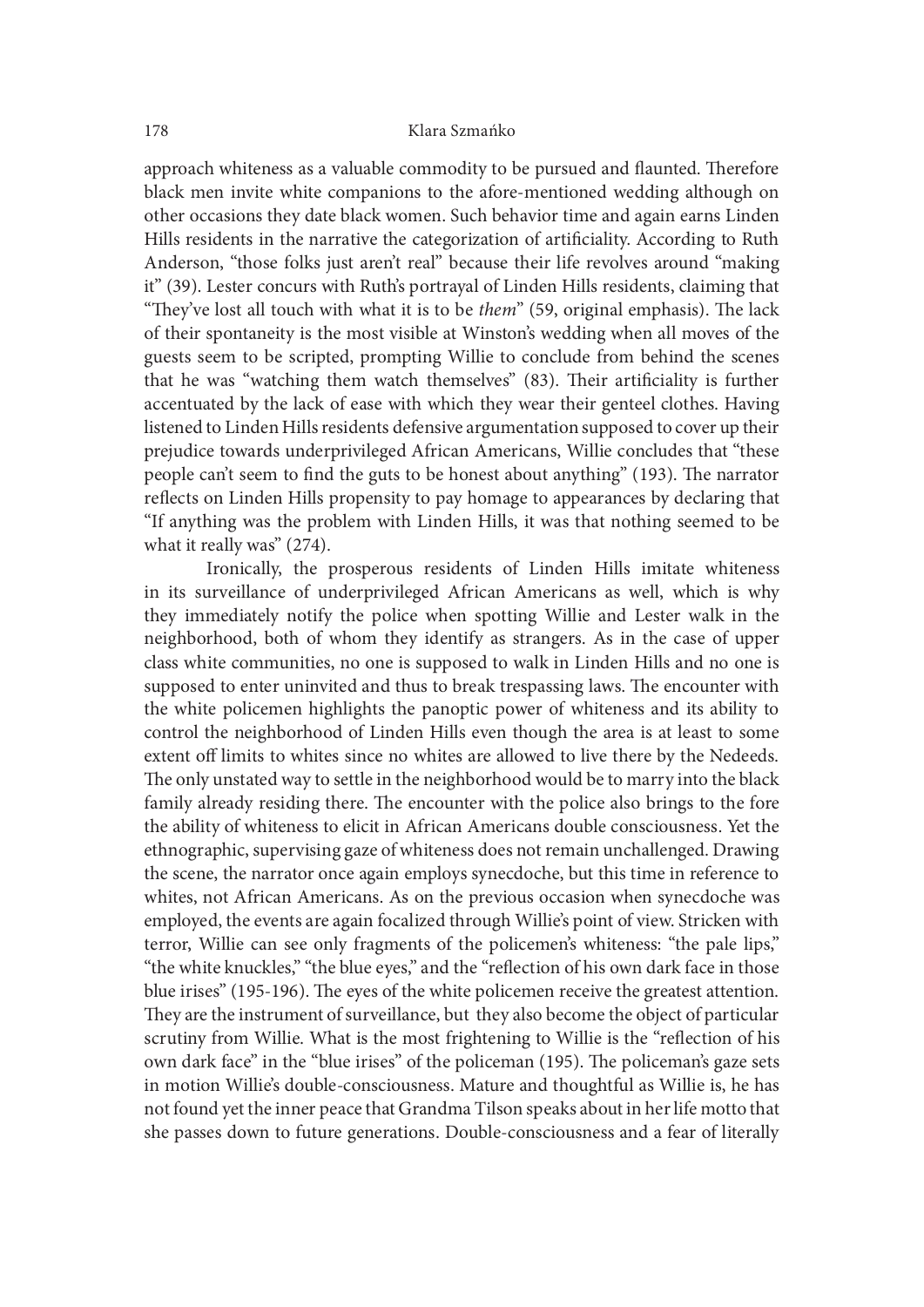losing his face plague Willie throughout his dreams. In one of his nightmares he is afraid that he will see an empty space in the mirror instead of his face. Reflecting on the encounter with the police, Willie retorts to belligerent Lester, who, as a resident of Linden Hills, refuses to fit into the role of a cooperating, obedient subject and dares to talk back to the policeman: "It wasn't what he [the policeman] thought he was, but what he thought we were... a couple of unidentified niggers" (199). Significantly, the policeman sizes up Lester's material worth, paying special attention to his "sheepskin coat, suede gloves and leather boots," all of which contrast with Willie's pea jacket, implying Lester's higher social standing. Ultimately, the policemen's gaze of surveillance is successfully returned by Norman Anderson, who claims liaison to the District Attorney's office and who deliberately stares at the officer's badge number.

 White policemen's gaze of surveillance is not the sole source of double consciousness experienced by Willie. Black individuals of higher social rank than himself have equal power to shatter his confidence and trigger a measure of discomfort. Willie becomes the object of ethnographic interest from other African Americans primarily because of his extremely black skin color. His nickname "White" is a pun on his very black skin, so black that in childhood he is afraid that the sun will make him white. On the one hand, as a member of the black cultural nationalist movement, he is proud of his phenotypic features, yet on the other, he is clearly discomfited by the stares that he receives from other African Americans. He feels his blackness intensified in the presence of yellow-skinned Mrs. Tilson: "Willie always felt big and awkward and black around this delicate, yellow woman" (48). He also "grow[s] uncomfortable under [Dr. Braithwaite's] bland stare" (251). The most problematic for Willie is the gaze with which he is fixed repeatedly by Luther Nedeed IV. First he is under an impression that "he had been caught watching" Nedeed surreptitiously in the chapel while the latter was seeing to Lycentia Parker's body (185).<sup>2</sup> At his own home Nedeed is "content to sit and watch Willie" (291). On one occasion Nedeed is metaphorically X-raying Willie's body: "It seemed to take a slow age for Luther's eyes to move over Willie's body. No, it was more like moving through his body, well beneath the tissues that covered his internal organs" (214). Gates discerns overtones of homoeroticism, going to the point of calling it an "ocular rape" ("Significant Others" 611). Like his ancestors, Luther Nedeed IV indeed seems to treat his marriage to Willa instrumentally, approaching sexual encounters mechanically, mostly as a source of impregnation in the right phase of the Moon and hence procuring an heir who will be a copy of himself. Yet considering that Nedeed's efforts go awry and the child is phenotypically white, his visual fascination with Willie may be interpreted

<sup>2</sup> It is never stated what Willie saw in the chapel, but there is a strong hint that Nedeed might have committed some necrophilic acts upon Lycentia Parker's body. The hint is corroborated by Grandma's Tilson's earlier claim that one of the older Nedeeds was interested in purchasing catfish heads from her, but she would not sell them to him because she knew what he needed them for. K.A. Sandiford speculates that he placed catfish heads inside female vaginas (124-125).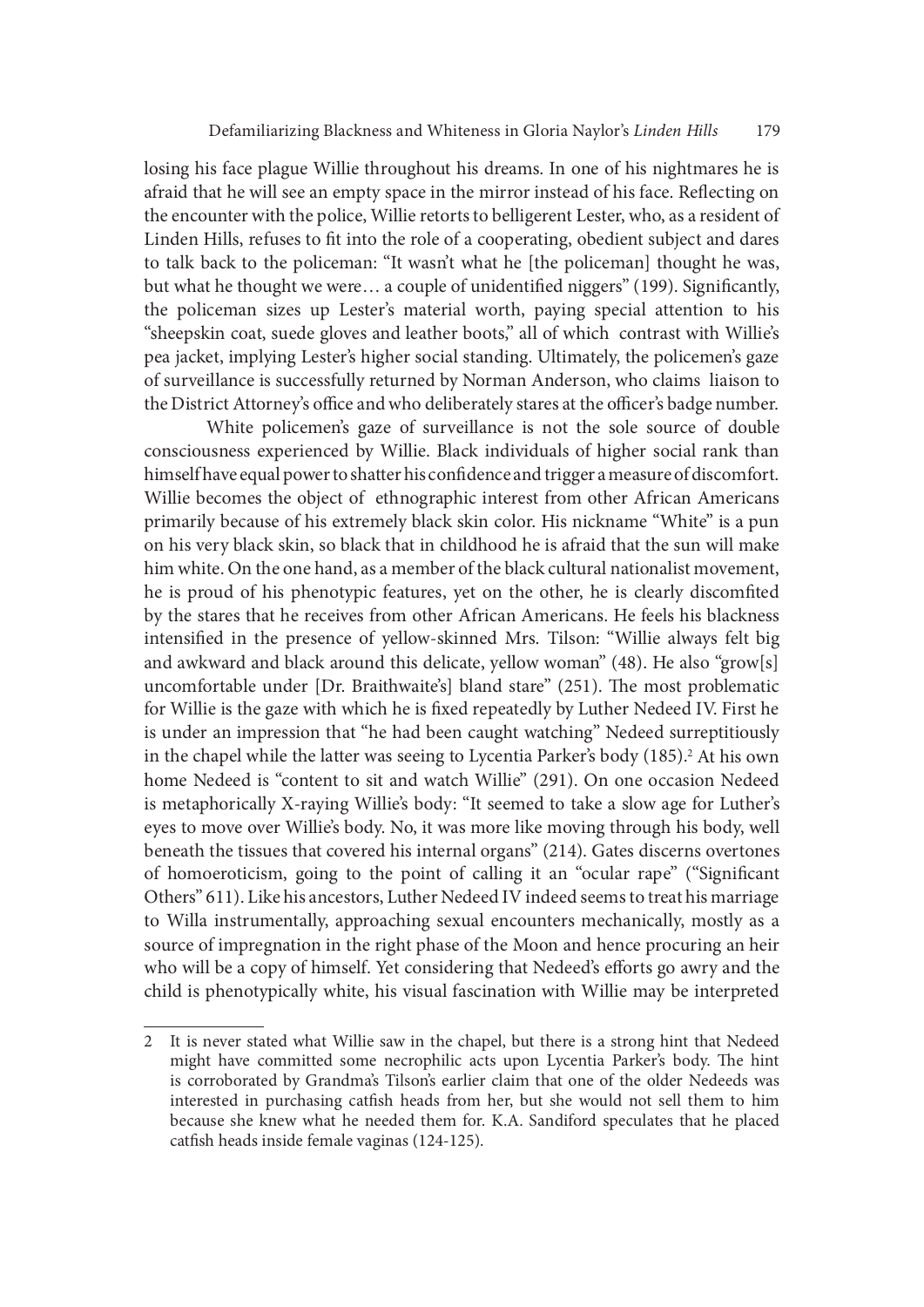as a gaze of envy and appreciation for a "darker-hued gentleman" (192), representing his dream son, an external inversion of his own son, whom he disclaims because of his whiteness. It is not without significance that Nedeed's intense gazing upon Willie takes place when he is preoccupied with the fate and legacy of the Nedeeds because his son's whiteness equals for Nedeed the "destruction of five generations" (18).

 Analyzing blackness and whiteness in Linden Hills, it is impossible to omit the dynasty of the Nedeeds and their relation to whiteness and blackness. Luther Nedeed II, the founder of Linden Hills professes the existence of "white money," "white power," "white earth," "white god," "white silver," "white coal," "white railroads," "white steamships," "white oil," white sky (8). His father, Luther I, builds a white clapboard house, which symbolically amplifies the Nedeeds' relation to whiteness and is a further manifestation of the association of whiteness with power, which all of the Nedeeds crave. All of the Nedeeds in the dynasty also falsely believe that the earth belongs to them rather than they to the earth: "They looked at the earth, the sea, and the sky … and mistook those who were owned by it as the owners" (16). Unlike his ancestors, the last Nedeed in the dynasty, Luther IV, claims that God is colorless, not white, because the Almighty is nothing more but the "will to possess" (16-17). Therefore according to Nedeed, God knows no color bar because the will to possess is common to all human beings.

 Luther Nedeed IV's own relation to whiteness is ambivalent. As mentioned earlier, he is fascinated with Willie's very dark phenotypic features. Unlike his ancestors, who chose octoroon light-skinned wives, Luther marries a woman "a dull brown shadow" (18). Equating whiteness with invisibility, Luther IV claims that his ancestors married light-skinned women because they would easily disappear "against the whitewashed boards of the Nedeed home" ater giving birth to a male heir (18). All of the Nedeed women become figuratively nameless and invisible after entering the Nedeed family. The same fate would encounter Willa Nedeed if not for the fact that her story is articulated in the narrative. Willa also recuperates the stories of other Nedeed wives and mothers, exercising considerable agency at the end of the novel by inadvertently putting an end to the Nedeed dynasty and thus debunking Luther IV's claim that "there must always be Nedeeds" (288). Patriarchy of the Nedeeds' household is one of the cornerstones on which they build the neighborhood of Linden Hills. So is their ostensibly unswerving commitment to heterosexuality. Hence Luther IV's staunch opposition to Winston's homosexual relationship with David and the role that he plays at Winston's wedding. Only ater formalizing an arranged heterosexual relationship, does Winston become worthy of living in the "promised land" of Tupelo Drive.

While for Luther Willa eventually becomes a "shadow floating through the carpeted rooms," his phenotypically white son also "faded against the [white] clapboards of Tupelo Drive" (19). As in the case of William Faulkner's Thomas Sutpen, Luther Nedeed IV's envisioned heritage and design go awry. Luther's son is depicted as "ghostly presence that mocked everything that his fathers had built" (18). Considering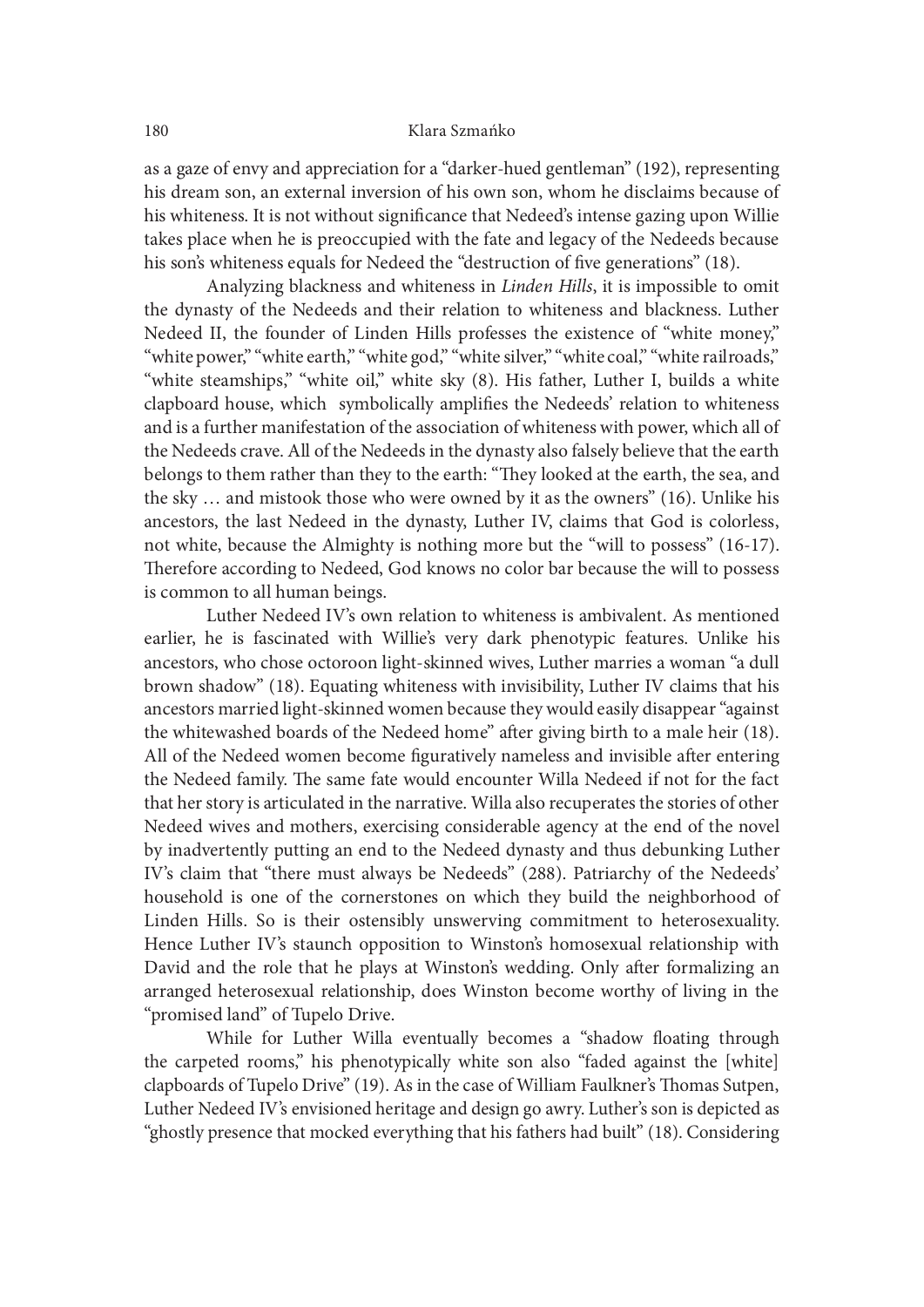that "ghost" is the term oten applied by black people in reference to white people, "ghostly" reinforces the son's relation to whiteness. If Nedeed's son is to guarantee the Nedeeds' legacy, it is quite significant that the son is born phenotypically white because that is in fact what the Nedeeds end up creating—the neighborhood that, through Luther IV's own admission is "indistinguishable" from the white residential area of Wayne County (17). In the Nedeeds' design the son was to be the visible sign and guarantor of the Nedeeds' heritage, power and legacy—"the stamp and will of the father" (18). It is not without significance that it is Luther IV, rather than any of his ancestors, that has a phenotypically white son because he is the one to strip his ancestors' vision of whatever idealism it originally entailed and to put a final stamp of uniformization of Linden Hills with equivalent white residential neighborhoods. He is also the one to forge an alliance with the racist Citizens' Alliance of Wayne County. Luther's nameless son is by no means the only instance of a phenotypically white child in African American literature. One of the earliest examples of the trope dates back to Sutton Griggs's Imperium in Imperio (1889), a black nationalist novel. Like Luther Nedeed, one of the two major protagonists of the novel, Belton, the African American father of the white born child, also displays ignorance which tells him to suspect his wife's infidelity rather than blame the phenotypic whiteness of the child on the genetic mischief. While devastated Belton leaves the family, sadistic Luther imprisons the wife together with the child. Different as both cases are, both exemplify narrative irony and can be read as a tool employed by the narrators of both works, a tool that is supposed to cast a shadow of doubt on their protagonists' professed commitment to "blackness" and "black identity." The knowledge of such white births to exclusively black parents was well established in black communities and was passed down from one generation to another. It was common knowledge in African American communities that phenotypically black parents could have a phenotypically white child, but phenotypically white parents could not have a phenotypically black child.

 As Linden Hills conjures up the associations of hell, Luther IV invites connotations of hell, the devil and death. Seeing the Nedeeds' house for the first time, Willie perceives it as a dead place, finding it difficult to imagine the site as vibrant with life, children's play or laughter  $(266)$ . The interior of the house prompts Willie to think of Heathcliffe's mansion: "it was like walking into a movie set for Wuthering Heights" (290). Lester maliciously associates Luther exclusively with the funeral: "you sorta surprised us this time since there's no funeral going on" (212). The most overt references to Luther IV as the devil appear in connection with the suffering inflicted on Willa and their child. The most explicit public comparisons of Luther to the devil are made by his chief antagonist in the narrative—Reverend Hollis. Barely stopping from calling Luther the devil directly, Hollis claims that if one ran a rope from his house to that of the Nedeeds, it would have to "be fireproof when it gets to the end of Tupelo Drive [the location of Luther's house]" (171). Luther clearly derives a necrophilic pleasure out of the contact with dead bodies, especially from surveying the final product of his work: "Even now, in the chapel, looking at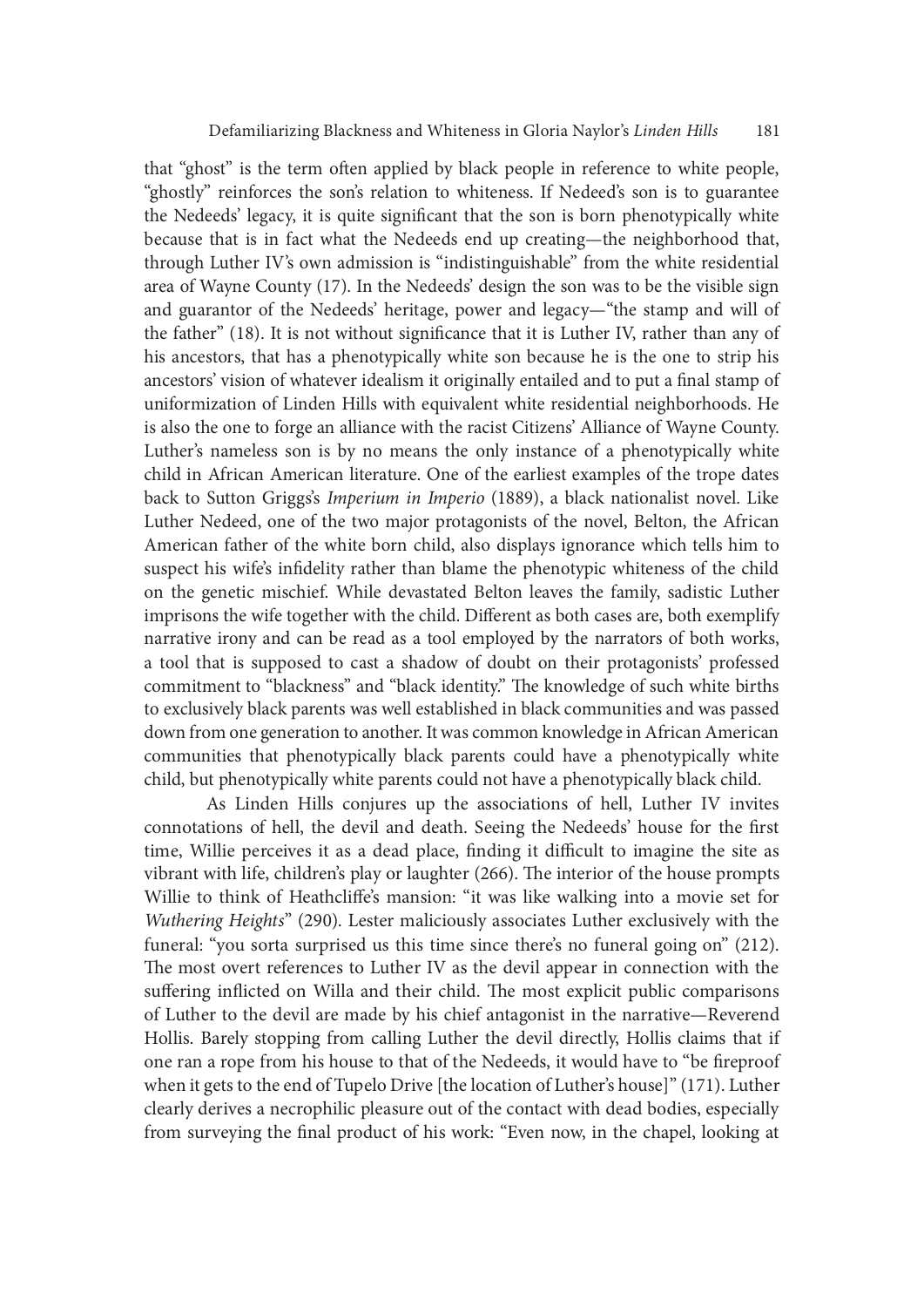the results of his labor sent a pleasant sensation through the base of his stomach. She [Lycentia Parker] was perfect. And what was the point in living if a man didn't love his work?" (185). According to Nedeed, he elevates the job of a mortician to the level of art, priding himself on learning the minutiae of the discipline from his ancestors who cherished the arcane of their knowledge, never trusting external sources. Luther also pictures himself as a kind of demiurge-like figure that creates a woman anew: "it took gentleness and care to turn what was under your hands into a woman" (185). K.A. Sandiford calls Luther "the consummate gothic technician" (125), noting at the same time that he represents the real hell that Grandma Tilson apothegizes by telling Lester that there is hell on earth (136). Wallinger designates the dynasty of the Nedeeds as "the Satans or anti-Christs of Linden Hills" (174). Berg calls Luther a "modern-day Lucifer" (4), a label with which Moore concurs by identifying Luther as Lucifer of Eden (1414). Moore arrives at the above mentioned classification through the etymological analysis of Luther's last name. Spelled from the end, "Nedeed" results in de-Eden, which Moore reformulates as Lucifer de Eden.

The analysis of the defamiliarization of whiteness and blackness in Linden Hills would not be complete without noting the correspondence between the whiteness to which Linden Hills in various ways aspires and the narrative imagery of the work that time and again invokes whiteness. Quite significantly, the season of the year in which the events unfold is winter, the time of all enveloping whiteness. Linden Hills is presented as hidden behind a "solid white wall" of snow. The "white wall of snow" is evocative of the relation of the neighborhood to white privilege and its physical and mental separation from the rest of the black community. It also stands in opposition to Kenneth Clark's "invisible walls" of the ghetto. The "solid white wall" of snow and haze fortifies the fence of the most affluent section of Linden Hills—Tupelo Drive (194). Whiteness enfolding Linden Hills is indicative of aspirations of its inhabitants, who were "constantly painting and whitewashing" (11), running over their past instead of building on it. The neighborhood of Linden Hills begins with the Nedeeds' white clapboard house and when the Nedeeds' personal, family design in the end goes up in smoke, "the Nedeed home was a pile of charred wood" (303). Whiteness also appears in the narrative imagery in reference to Willie and Willa, both of whom are rendered as to some extent akin to each other. White fingers lure Willie "White" to eat Nedeed's cake in his dream. Like all Nedeed women, Willa is presented as fading into the background and out of the picture in the family photographs. When she emerges from the basement, she is "wrapped in sheer white lace" (298). While staying in the basement she wraps up the family Bible in the white wedding veil worn by one of the preceding Nedeed women. Later she wraps the body of her child in the same veil. When Willie and Lester follow Luther's command in their bewildered fear and leave Luther and Willa alone in the house, wondering what to do, the narrator comments tersely that "there would have been no question of smashing in that door if their world were still governed by the rules of cowboys and Indians, knights and dragons—black and white" (299).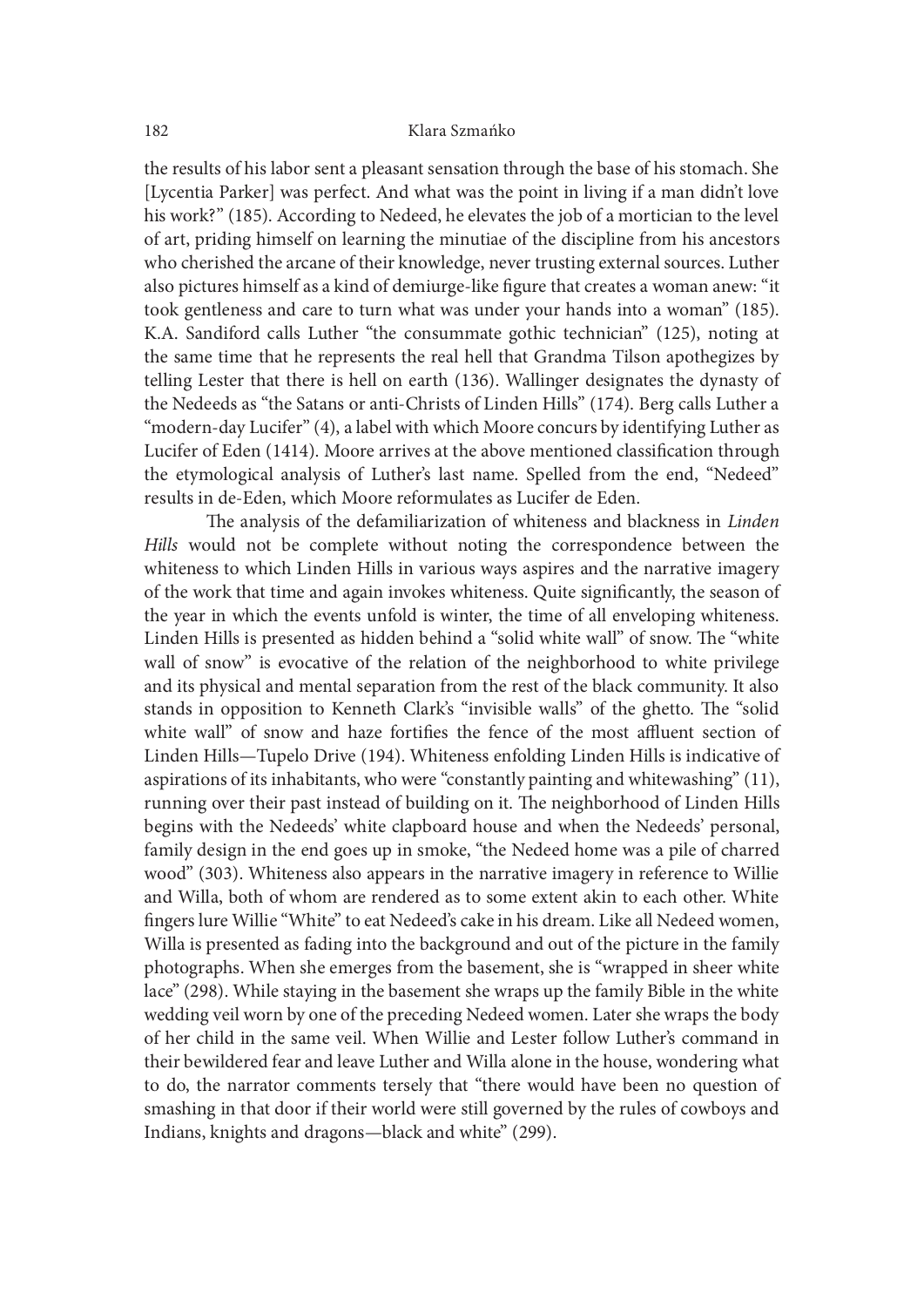Gloria Naylor's Linden Hills complicates the view of blackness, illustrating what happens to the African American community that desperately tries to match the norm set by whiteness. Although white people barely appear in the narrative, whiteness still wields enormous power to exert a controlling influence on the Linden Hills neighborhood that ostensibly bans whites from permanent residence. African Americans residing in the area may bar whites from legally sharing in their property, but they help to sustain the self-created normativity of whiteness through the fetishization of white standards and norms as well as by participating in the ostracism of underprivileged African Americans. For some inhabitants of Linden Hills the imitation of whiteness turns out to be literally fatal, for others it is figuratively fatal, destroying their moral and cultural underpinnings. Most are oblivious to the fact that there is a third way, the space in between what came to be figuratively labeled as "black" or "white," the "middle ground" that Lester speaks about to Willie: "Maybe there's a middle ground somewhere.… I don't know why it must be one or the other—ya know, ditchdigger or duke. But people always think that way: it's Linden Hills or nothing. But it doesn't have to be Linden Hills and it doesn't have to be nothing.... There are other places to live" (283, original emphasis). In their relative immaturity Willie and Lester are still mature enough to know that the Nedeeds and their followers have an illusion of controlling reality while they really become trapped in someone else's design, seemingly pursuing their own. The openended structure of Linden Hills does not clearly articulate the "middle ground" Willie and Lester are striving for, but it clearly points to what they are going to reject.

### Works Cited

- Bhabha, Homi K. "Of Mimicry and Man. The Ambivalence of Colonial Difference." The Location of Culture. London: Routledge, 1994. 85-92. Print.
- Berg, Christine G. "Light from a Hill of Carbon Paper Dolls:" Gloria Naylor's Linden Hills and Dante's Inferno." Modern Language Studies 29.2 (Autumn 1999): 1-19. Print.
- Clark, Kenneth. Dark Ghetto. New York: Harper and Row, 1965. Print.
- Du Bois, W.E.B. *The Souls of Black Folk* [1903]. New York: Penguin, 1989. Print. —. "The Souls of White Folk." W.E.B Du Bois. *Writings*. Ed. Nathan Huggins.
- New York: Library of America, 1986. 923- 938. Print.
- Ellison, Ralph. Invisible Man [1952]. New York: Vintage, 1972. Print.
- Gates, Henry Louis. "Significant Others." Contemporary Literature 29.4 (Winter 1988): 606-623. Print.<br>- act Afro-American Literary Criticism. New.<br>- The Signifying Monkey: A Theory of Afro-American Literary Criticism. New.
- York: Oxford UP, 1989. Print.
- Griggs, Sutton. Imperium in Imperio [1889]. Milwaukee, WI: Greenbook Publications, 2010. Print.
- Harris, Cheryl. "Whiteness as Property." The Harvard Law Review 106.8 (1993):